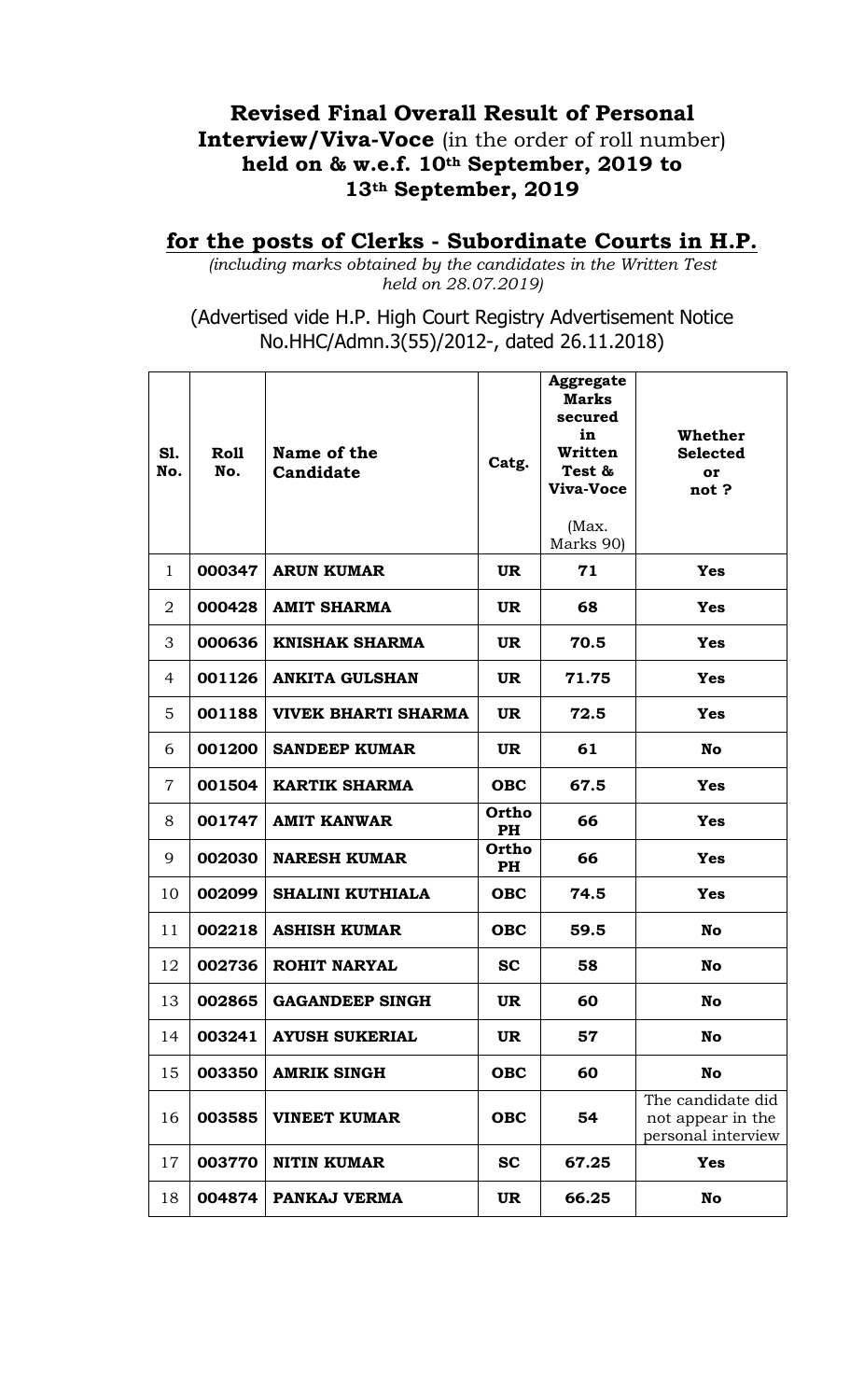| S1.<br>No. | <b>Roll</b><br>No. | Name of the<br>Candidate | Catg.       | <b>Aggregate</b><br><b>Marks</b><br>secured<br>in<br>Written<br>Test &<br>Viva-Voce<br>(Max.<br>Marks 90) | Whether<br><b>Selected</b><br>or<br>not?                     |
|------------|--------------------|--------------------------|-------------|-----------------------------------------------------------------------------------------------------------|--------------------------------------------------------------|
| 19         | 005047             | <b>VIVEK</b>             | <b>UR</b>   | 65                                                                                                        | No                                                           |
| 20         | 005207             | <b>NITIN SHARMA</b>      | <b>UR</b>   | 74                                                                                                        | <b>Yes</b>                                                   |
| 21         | 005423             | <b>AMIT KUMAR</b>        | <b>UR</b>   | 63.5                                                                                                      | No                                                           |
| 22         | 005742             | <b>VINAY KUMAR</b>       | <b>OBC</b>  | 68                                                                                                        | <b>Yes</b>                                                   |
| 23         | 006825             | <b>MINAKSHI DEVI</b>     | <b>UR</b>   | 68.5                                                                                                      | <b>Yes</b>                                                   |
| 24         | 007164             | <b>MANISHA BHARDWAJ</b>  | <b>UR</b>   | 63.75                                                                                                     | No                                                           |
| 25         | 007228             | <b>GHANSHYAM THAKUR</b>  | <b>UR</b>   | 54                                                                                                        | The candidate did<br>not appear in the<br>personal interview |
| 26         | 007393             | <b>OM SHIKHA SHARMA</b>  | <b>UR</b>   | 59.75                                                                                                     | No                                                           |
| 27         | 007418             | <b>NEHA RANA</b>         | <b>UR</b>   | 61.25                                                                                                     | No                                                           |
| 28         | 007591             | <b>SAURAV THAKUR</b>     | <b>UR</b>   | 70.25                                                                                                     | <b>Yes</b>                                                   |
| 29         | 007761             | <b>ANKITA SHARMA</b>     | <b>OBC</b>  | 70.75                                                                                                     | <b>Yes</b>                                                   |
| 30         | 008761             | PRASHANT SHARMA          | <b>UR</b>   | 52                                                                                                        | The candidate did<br>not appear in the<br>personal interview |
| 31         | 008950             | <b>KRITIKA SHARMA</b>    | <b>UR</b>   | 65                                                                                                        | The candidate did<br>not appear in the<br>personal interview |
| 32         | 009146             | <b>ISHAN SHARMA</b>      | <b>UR</b>   | 66.25                                                                                                     | No                                                           |
| 33         | 009293             | <b>SURYA SINGH</b>       | <b>UR</b>   | 61.5                                                                                                      | No                                                           |
| 34         | 009997             | <b>VINOD SHARMA</b>      | <b>OBC</b>  | 71.5                                                                                                      | <b>Yes</b>                                                   |
| 35         | 010059             | <b>ANCHAL</b>            | <b>OBC</b>  | 65.75                                                                                                     | <b>Yes</b>                                                   |
| 36         | 010110             | <b>SHUBHAM ATTRI</b>     | <b>OBC</b>  | 66.5                                                                                                      | <b>Yes</b>                                                   |
| 37         | 010174             | <b>VARSHA GOYAL</b>      | <b>UR</b>   | 68.75                                                                                                     | <b>Yes</b>                                                   |
| 38         | 010208             | <b>ARCHANA</b>           | Ortho<br>PH | 62.25                                                                                                     | No                                                           |
| 39         | 010807             | <b>MANIT SHARMA</b>      | <b>OBC</b>  | 59.75                                                                                                     | No                                                           |
| 40         | 010841             | PANKAJ KUMAR             | <b>OBC</b>  | 61.75                                                                                                     | No                                                           |
| 41         | 011539             | <b>RAHUL KUMAR</b>       | <b>SC</b>   | 60.5                                                                                                      | No                                                           |
| 42         | 011661             | <b>HITESHI SHARMA</b>    | <b>UR</b>   | 61.75                                                                                                     | No                                                           |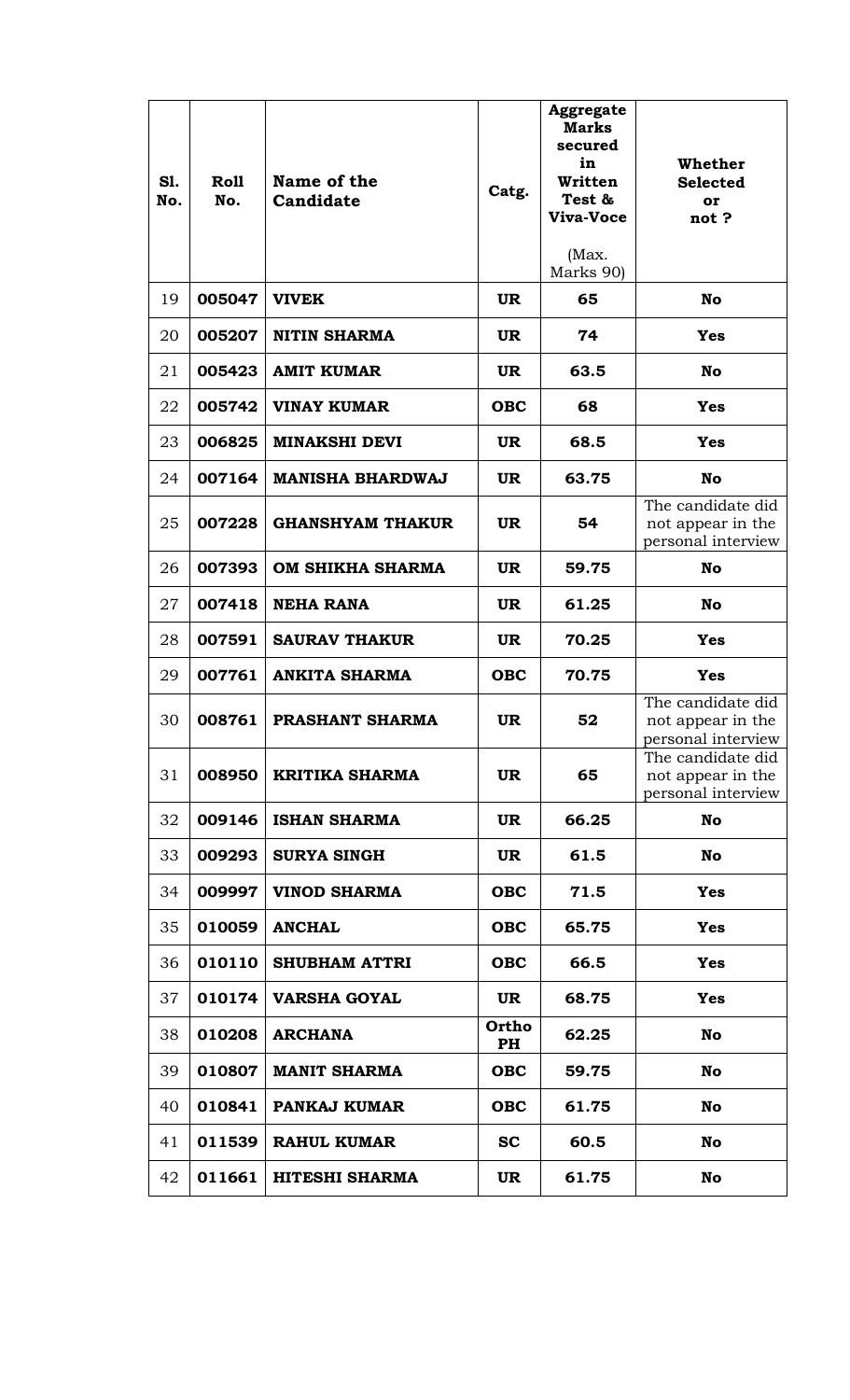| S1.<br>No. | <b>Roll</b><br>No. | Name of the<br>Candidate              | Catg.       | <b>Aggregate</b><br><b>Marks</b><br>secured<br>in<br>Written<br>Test &<br>Viva-Voce<br>(Max.<br>Marks 90) | Whether<br><b>Selected</b><br>or<br>not?                     |
|------------|--------------------|---------------------------------------|-------------|-----------------------------------------------------------------------------------------------------------|--------------------------------------------------------------|
| 43         | 012412             | <b>VIVEK KUMAR</b>                    | <b>UR</b>   | 70.25                                                                                                     | <b>Yes</b>                                                   |
| 44         | 012804             | <b>VISHAL MAHAWAR</b>                 | <b>SC</b>   | 63.5                                                                                                      | No                                                           |
| 45         | 013469             | <b>VAISHALI WALIA</b>                 | <b>UR</b>   | 65.75                                                                                                     | No                                                           |
| 46         | 014055             | <b>MANPREET SINGH</b>                 | SC          | 61.75                                                                                                     | No                                                           |
| 47         | 014452             | <b>RAJNISHA RANI</b>                  | <b>OBC</b>  | 57.5                                                                                                      | No                                                           |
| 48         | 014458             | <b>JASHPREET SINGH</b>                | <b>OBC</b>  | 62.75                                                                                                     | <b>Yes</b>                                                   |
| 49         | 014680             | <b>AJIT SINGH</b>                     | <b>UR</b>   | 62.5                                                                                                      | <b>No</b>                                                    |
| 50         | 014966             | <b>SEEMA SHARMA</b>                   | Ortho<br>PH | 58.5                                                                                                      | <b>No</b>                                                    |
| 51         | 015095             | <b>DISHA MEHTA</b>                    | <b>UR</b>   | 58.5                                                                                                      | No                                                           |
| 52         | 015277             | <b>PRERNA THAKUR</b>                  | <b>UR</b>   | 59                                                                                                        | The candidate did<br>not appear in the<br>personal interview |
| 53         | 015320             | <b>NUTAN SHARMA</b>                   | <b>UR</b>   | 57.5                                                                                                      | No                                                           |
| 54         | 015436             | <b>RAGHAV GUPTA</b>                   | <b>UR</b>   | 59.75                                                                                                     | No                                                           |
| 55         | 015822             | <b>RAJEEV THAKUR</b>                  | <b>UR</b>   | 62.5                                                                                                      | <b>No</b>                                                    |
| 56         | 016050             | <b>DHEERAJ KUMAR</b>                  | <b>ST</b>   | 52                                                                                                        | The candidate did<br>not appear in the<br>personal interview |
| 57         | 016785             | <b>SUMEET MEHTA</b>                   | <b>UR</b>   | 59.25                                                                                                     | No                                                           |
| 58         | 016862             | <b>PRADEEP KUMAR</b>                  | <b>UR</b>   | 59.25                                                                                                     | No                                                           |
| 59         | 016913             | <b>AMIT CHAUHAN</b>                   | <b>UR</b>   | 52                                                                                                        | The candidate did<br>not appear in the<br>personal interview |
| 60         | 017019             | <b>VINISH CHAUDHARY</b>               | <b>OBC</b>  | 59.5                                                                                                      | <b>No</b>                                                    |
| 61         | 017063             | <b>SOMVEER</b>                        | <b>UR</b>   | 63                                                                                                        | The candidate did<br>not appear in the<br>personal interview |
| 62         | 017150             | <b>MEERA DEVI</b>                     | <b>UR</b>   | 65.5                                                                                                      | No                                                           |
| 63         | 017184             | <b>ANOJ KUMAR</b>                     | <b>OBC</b>  | 57.5                                                                                                      | No                                                           |
| 64         | 017293             | <b>JAGJEET SINGH</b><br><b>THAKUR</b> | <b>UR</b>   | 60.5                                                                                                      | No                                                           |
| 65         | 017905             | <b>GAURAV PAL</b>                     | <b>UR</b>   | 66.75                                                                                                     | <b>Yes</b>                                                   |
| 66         | 017919             | <b>ASHISH THAKUR</b>                  | <b>UR</b>   | 66.5                                                                                                      | No                                                           |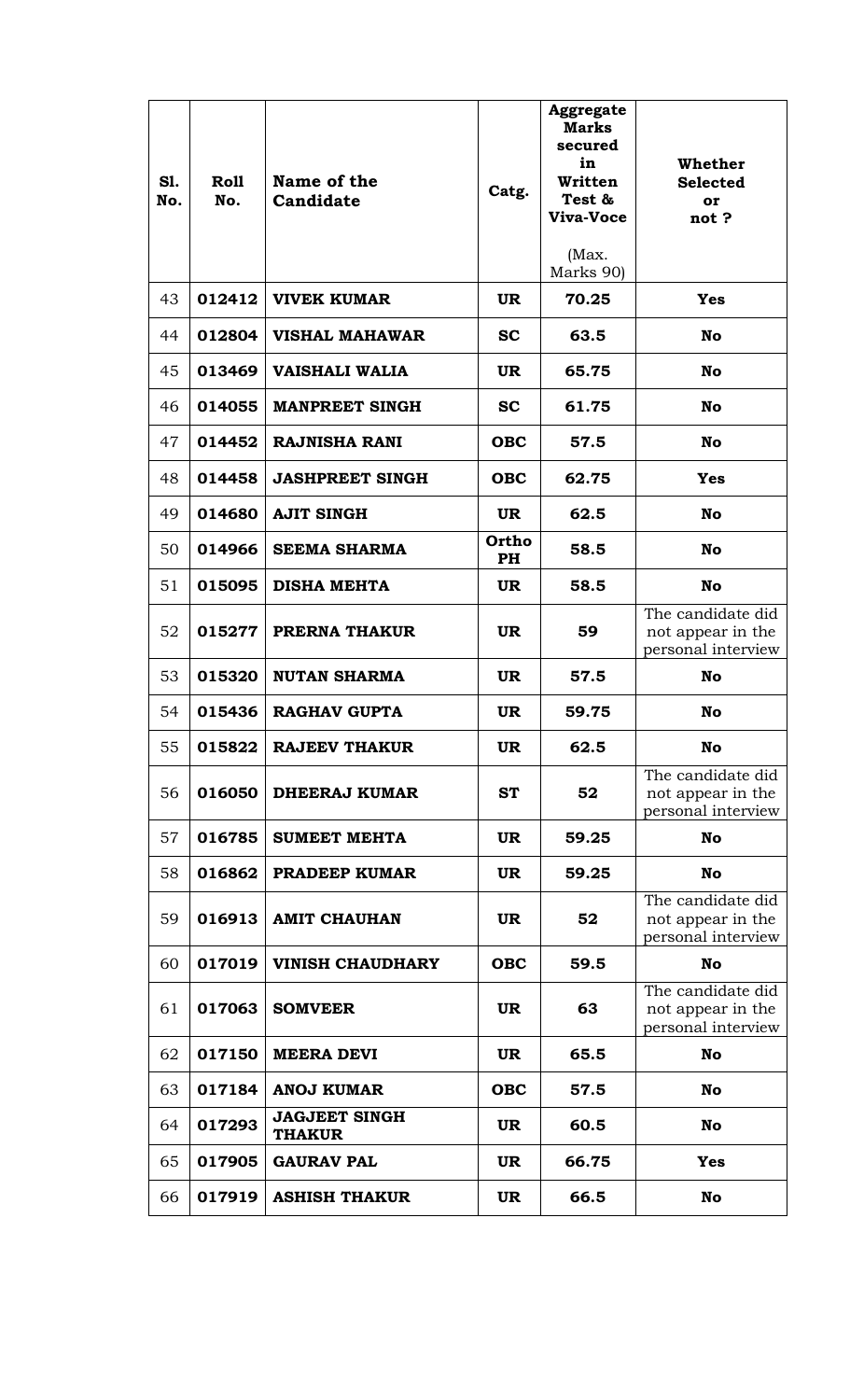| S1.<br>No. | <b>Roll</b><br>No. | Name of the<br>Candidate               | Catg.       | <b>Aggregate</b><br><b>Marks</b><br>secured<br>in<br>Written<br>Test &<br>Viva-Voce<br>(Max.<br>Marks 90) | Whether<br><b>Selected</b><br>or<br>not?                     |
|------------|--------------------|----------------------------------------|-------------|-----------------------------------------------------------------------------------------------------------|--------------------------------------------------------------|
| 67         | 017923             | <b>MANJEET RANA</b>                    | <b>UR</b>   | 68.25                                                                                                     | <b>Yes</b>                                                   |
| 68         | 017932             | <b>AJAY KUMAR</b>                      | <b>SC</b>   | 61.5                                                                                                      | No                                                           |
| 69         | 018064             | <b>CHANDER KANT</b>                    | <b>UR</b>   | 58.5                                                                                                      | No                                                           |
| 70         | 018101             | <b>AJAY VERMA</b>                      | <b>SC</b>   | 62.5                                                                                                      | No                                                           |
| 71         | 018169             | <b>ABHIMANYU</b>                       | Ortho<br>PH | 57.75                                                                                                     | No                                                           |
| 72         | 018282             | <b>KRISHAN KUMAR</b>                   | <b>SC</b>   | 66.5                                                                                                      | <b>Yes</b>                                                   |
| 73         | 018885             | <b>HEMANT KUMAR</b><br><b>BHARDWAJ</b> | <b>UR</b>   | 63.5                                                                                                      | No                                                           |
| 74         | 018956             | <b>BALBIR SINGH</b>                    | <b>SC</b>   | 64.5                                                                                                      | <b>Yes</b>                                                   |
| 75         | 018982             | ROHAN BAKHIRTA                         | <b>UR</b>   | 70.5                                                                                                      | <b>Yes</b>                                                   |
| 76         | 019136             | <b>VIVEK SINGH SANDHU</b>              | <b>UR</b>   | 59.25                                                                                                     | No                                                           |
| 77         | 019303             | <b>JAHNVI SHARMA</b>                   | <b>UR</b>   | 69.75                                                                                                     | <b>Yes</b>                                                   |
| 78         | 019434             | <b>ARCHNA KAINTHLA</b>                 | <b>UR</b>   | 60.25                                                                                                     | No                                                           |
| 79         | 019500             | <b>SUMESH KUMAR</b>                    | <b>ST</b>   | 58.5                                                                                                      | No                                                           |
| 80         | 019542             | UTESH MEHTA                            | <b>UR</b>   | 59.25                                                                                                     | No                                                           |
| 81         | 019558             | <b>AJAY</b>                            | <b>UR</b>   | 59.25                                                                                                     | No                                                           |
| 82         | 019690             | <b>AJAY</b>                            | <b>SC</b>   | 58                                                                                                        | No                                                           |
| 83         | 019732             | <b>DHARMENDER SHARMA</b>               | <b>UR</b>   | 62                                                                                                        | No                                                           |
| 84         | 019752             | <b>PANKAJ KUMAR</b>                    | <b>UR</b>   | 57                                                                                                        | The candidate did<br>not appear in the<br>personal interview |
| 85         | 019792             | <b>TANVI KATOCH</b>                    | <b>UR</b>   | 61.5                                                                                                      | No                                                           |
| 86         | 020000             | <b>JITENDER KUMAR</b>                  | <b>UR</b>   | 57.25                                                                                                     | No                                                           |
| 87         | 020166             | <b>RAHUL THAKUR</b>                    | <b>UR</b>   | 59.25                                                                                                     | No                                                           |
| 88         | 020179             | PANKAJ CHAUHAN                         | <b>ST</b>   | 60.5                                                                                                      | <b>Yes</b>                                                   |
| 89         | 020186             | <b>CHITRANJNA SHARMA</b>               | <b>OBC</b>  | 53                                                                                                        | The candidate did<br>not appear in the<br>personal interview |
| 90         | 020220             | <b>AVINASH THAKUR</b>                  | <b>UR</b>   | 60.5                                                                                                      | No                                                           |
| 91         | 020297             | ROHIT HETTA                            | <b>UR</b>   | 65.5                                                                                                      | No                                                           |